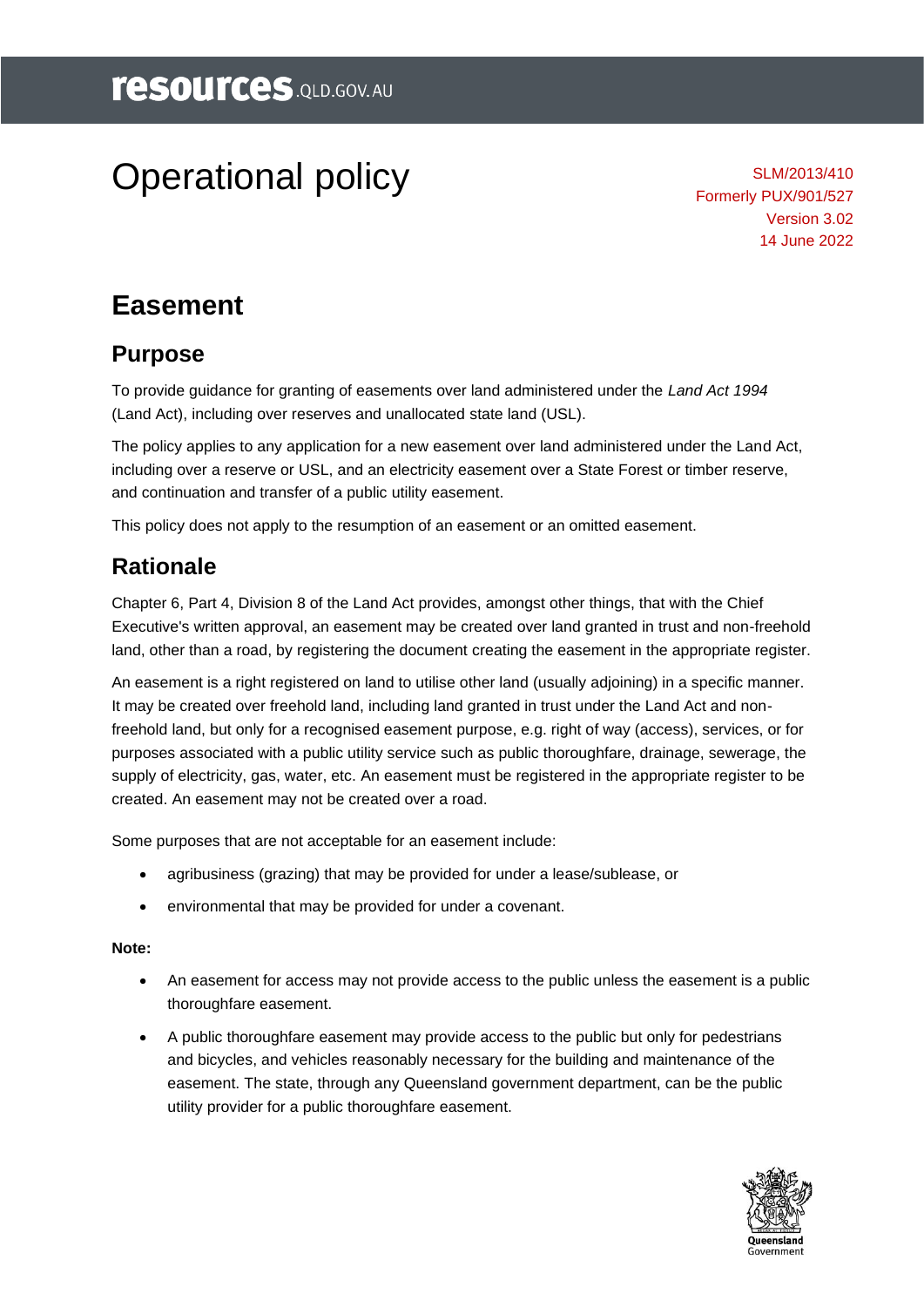- A public utility easement for water storage (see section 362(5) of the Land Act) may be created only for water storage.
	- for a weir-on land upstream of the weir and within or outside the storage area at full supply level; or
	- − for a dam-on land upstream of the barrier of the dam and outside the storage area at full supply level (and for example not a private dam located on a property).

An easement usually has land burdened and benefited e.g. a person may require access to their property over their neighbour's land, or to run a water pipeline from a pump in a watercourse across their neighbour's land to supply water to their property. The land over which access is to be gained, or on which the water pipeline is to be located is the burdened land, and the land receiving the benefit of the access or water pipeline is the benefited land.

However, a public utility easement does not need land benefited, only land that is burdened by the easement e.g. easements for a power line may run over burdened lands for several kilometres providing a service (i.e. electricity) to the public (wider community) without any particular land being benefited. For provisions regarding the registration of public utility easements see section 369 of the Land Act.

The person who receives the benefit of the easement is the grantee, and the person over whose land the easement is located, is the grantor, both for a usual easement or a public utility easement.

An easement may not be for exclusive use i.e. an easement may not exclude the use by the owner of the land on which the easement is located, but the owner's use is subject to the terms of the easement.

Under section 362 of the Land Act, approval is required for an easement to be created over land granted in trust or non-freehold land (state land) other than road. Land granted in trust is a deed of grant in trust issued under the Land Act. Non-freehold land is generally a lease or occupation licence, a reserve or USL. Such approval is not required under section 390A of the Land Act for transport land or a perpetual lease to the state for marine facility purposes.

A trustee of a deed of grant in trust, a lessee or licensee is the owner for the purposes of granting an easement. The state represented by the Department of Resources (department) - Land Act is the owner for granting an easement over a reserve or USL, including if subject to a permit to occupy under the Land Act. If a permit to occupy is over land subject to an easement, the rights of the grantee under the easement prevail, to the extent of any inconsistency, over the occupation rights comprising the permit.

Although a state forest or timber reserve is not administered under the Land Act, in addition to Governor in Council approval, approval under the Land Act is required for an electricity easement over a state forest or timber reserve - section 116A of the *Electricity Act 1994* (Electricity Act). **Note:** There is no provision for any other type of easement over a State Forest or timber reserve.

A public utility easement may continue when a deed of grant in trust, lease, licence, or reserve ends under section 372 of the Land Act. Under section 369A of the Land Act, a public utility easement may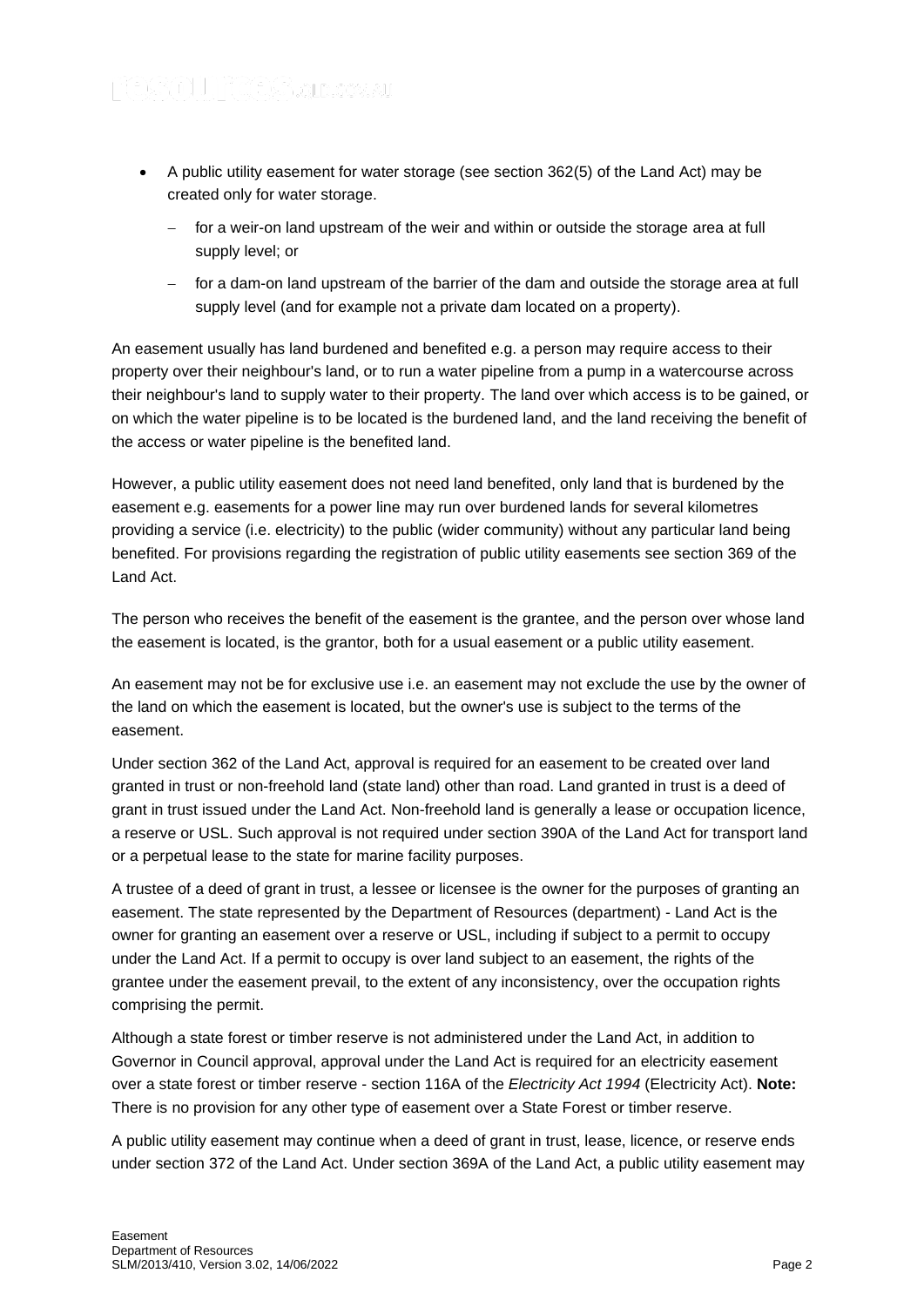be transferred to a recognised public utility provider, or a person approved to provide a particular public utility service, as outlined in the policy below.

The Queensland [Land Title Practice Manual](https://www.titlesqld.com.au/manual-guides/land-title-practice-manual/) provides further guidance on easements and easement purposes.

# **Policy**

## **Most appropriate location**

Allocated state land is granted or dedicated for a particular purpose and generally must be used for the purpose.

For land yet to be allocated (USL), the state needs to ensure that the granting of the easement will not diminish any future use of that land.

For trust land (i.e. deeds of grant in trust and reserves) especially, section 30 of the Land Act requires that the community purpose for which the trust land was dedicated or the land was granted in trust is not diminished by granting inappropriate interests over the trust land.

Community purposes are listed in Schedule 1 of the Land Act.

There may be safety issues when considering an access easement over trust land that is generally available for use by the public.

Trust land, particularly for a community purpose, is also for the benefit of the whole community, and not for one person.

The person who requires the easement will need to demonstrate (and the department determine) that the state land is the most appropriate location for the required easement.

However, access easements are not to be granted over trust land for recreation or any other trust land used by the public where public safety might be affected.

Further, an easement will not be considered over community purposes trust land to provide additional access to private land that already has dedicated access.

# **Public utility easement**

To be able to be granted (or transferred) a public utility easement, the grantee needs to be a public utility provider.

A public utility provider is defined under Schedule 6 Definitions of the Land Act.

If a person who proposes to provide a service is not a recognised public utility provider, e.g. the state, a local government, an electricity entity (i.e. Powerlink, Energex or Ergon), a telecommunications carrier (e.g. Telstra), the person may seek approval to be considered as a public utility provider for a particular public utility service (for public utility service, see section 369 of the Land Act).

A public utility provider must provide the particular service to the public i.e. the wider community.

A public utility easement may only be granted or transferred to a public utility provider.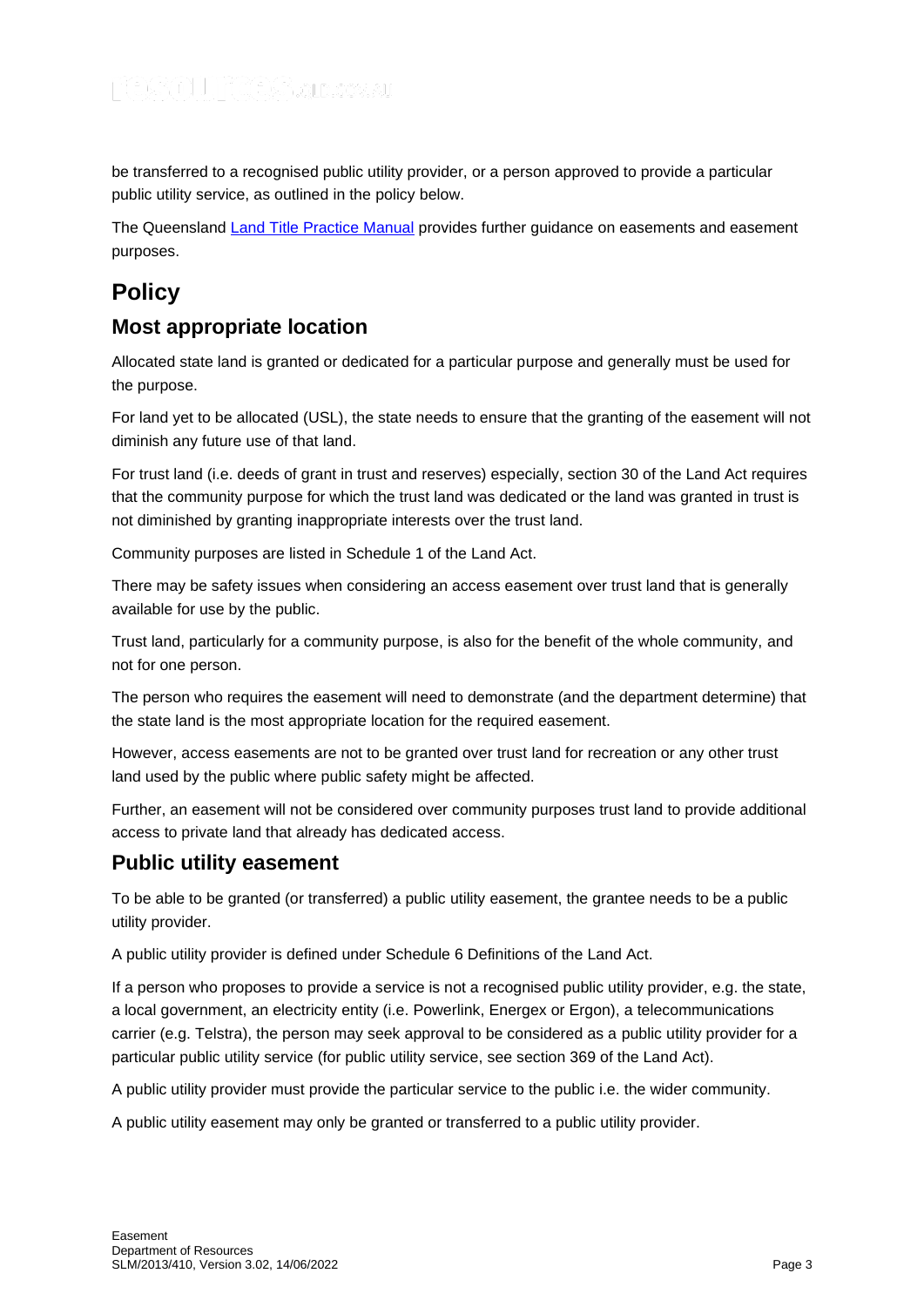If a person is seeking approval to provide a particular public utility service i.e. to be a public utility provider, the person will need to supply evidence to the department that:

- the person has the authority to provide the service e.g. a special approval under the Electricity Act for the supply of electricity, or a pipeline licence under the *Petroleum and Gas (Production and Safety) Act 2004* for the supply of gas, or the person is authorised under the *Water Act 2000* to supply water; and
- the service is being provided to the public i.e. the wider community.

If the service is not being provided to the wider community, approval is unable to be given to a person to be a public utility provider e.g.

- a mining company may have special approval under the Electricity Act to supply electricity to its mine, however, as that supply is only for a private purpose, and not to the wider community, the mining company would be unable to be approved as a public utility provider; or
- if water is being supplied to a number of landowners under a private agreement between those land owners, again as the supply is only for private purposes, approval would be unable to be given for those owners to be a public utility provider.

and a usual easement i.e. land being burdened and benefited will be required.

### **No exclusive use**

An easement may not provide for exclusive use.

The state does not wish to diminish the purpose for which land is granted or dedicated.

An easement is unable to provide for exclusive use e.g. an easement may not be granted for an electricity substation, or a compressor station for a gas pipeline. Infrastructure of this nature would need to be located on land which provides exclusive use, such as freehold.

The department's preferred position is such infrastructure is to be located on land other than state land i.e. the department would prefer where possible not to excise any area from existing state land, particularly trust land, for the issue of an appropriate tenure for the infrastructure, as the excision may diminish the use of that state land.

#### **Easement over a state lease over a reserve**

If a lease under the Land Act has issued over a reserve (a state lease), generally the state is unable to enter into an easement agreement over the underlying reserve.

The only exemption that may be considered is if the state lease is for grazing purposes only, as a grazing lease, particularly over a reserve, is considered as a non-exclusive lease.

Only an electricity easement may be considered over a state forest or timber reserve.

Once an easement has either be granted or resumed over a state lease, a similar easement may be considered over the underlying reserve but only if the state lease is for grazing purposes.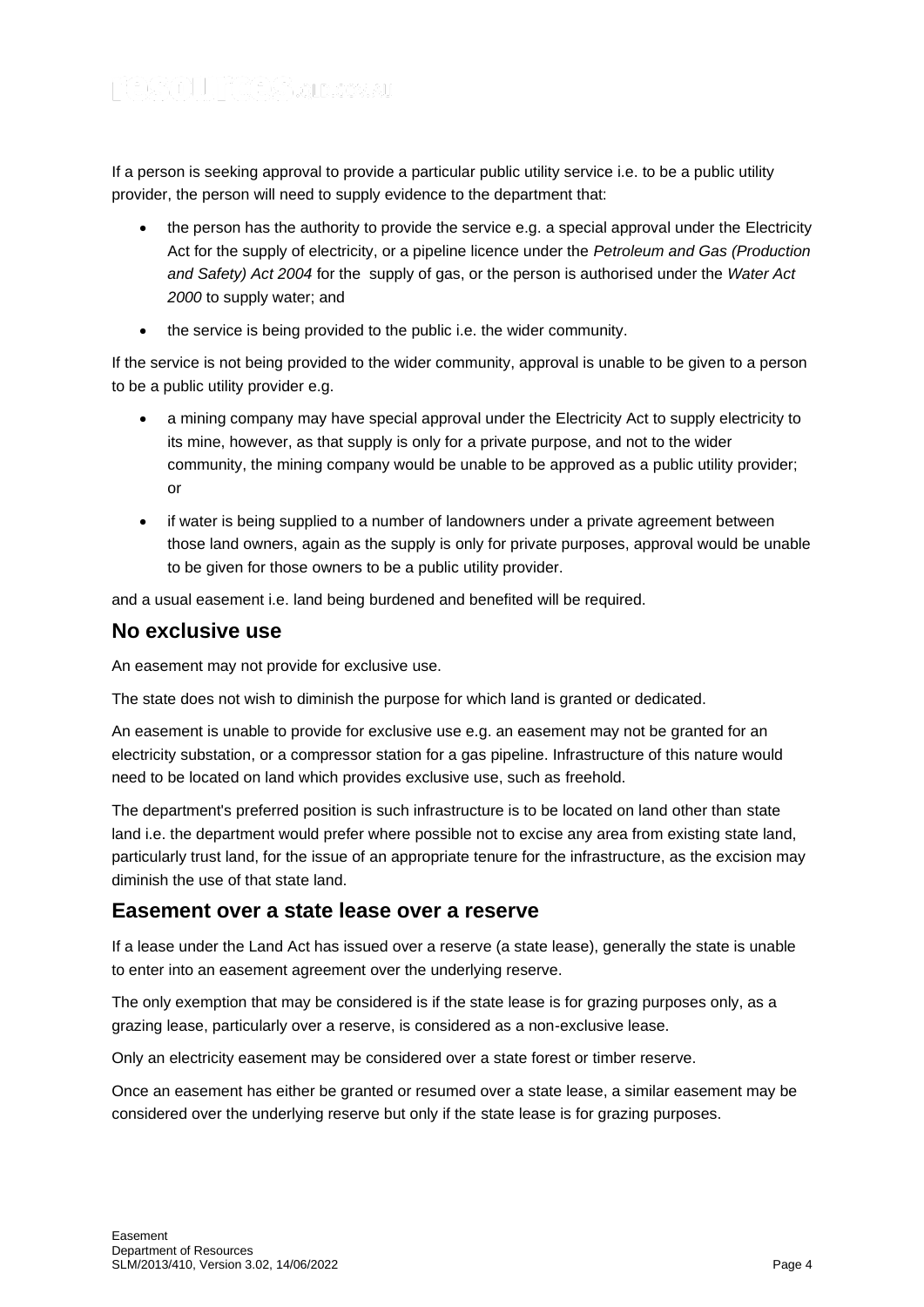The above may also apply for an electricity easement over a state forest or timber reserve (subject to a state lease for grazing) provided the Department of Environment and Science is consulted and the Governor in Council's approval to the easement is firstly obtained.

**Note:** Only an electricity easement is to be considered over a state lease issued over a state forest or timber reserve as the land is still state forest or timber reserve (only an electricity easement may be granted over these lands).

### **Conditions on which an easement may be granted**

The chief executive's approval will require that the easement contain conditions that will protect the state's interest. The state as any owner is entitled to fair payment when granting an easement.

Conditions for the grant of any easement over state land will include the following:

- 1. The grantee must indemnify the state, and the lessee, licensee or trustee as applicable against all actions.
- 2. Public liability insurance must be provided.
- 3. Provision must be made for the removal of any of the grantees above ground infrastructure and improvements when the easement is terminated or is no longer required.
	- a. For safety reasons, above grounds infrastructure and improvements include to at least a depth of 0 cm (2 feet) below the surface of the ground e.g. that part of a pipeline that may rise to the surface for a safety inspection point.
	- b. Below ground infrastructure and improvements may generally remain in the ground if there is no likelihood of environmental harm or contamination unless other legislation deals with removal of the specific infrastructure and improvements.

Neither the grant of the easement nor any condition therein is to impose a cost to the state.

The easement is to only contain clauses that relate to the relationship between the grantor (if not the department) and grantee, and should not attempt to bind the state.

In addition to the above requirements, for an easement over a reserve or USL, the following requirements also apply

- 1. Easements are to be granted only on some suitable consideration.
- 2. The easement is to carry a clause appointing the state as grantor as the attorney of the grantee to effect a surrender of the easement upon the default of the grantee of any condition, covenant or clause, or if applicable, on termination of the pipeline licence or other similar authorities e.g. special approval under the Electricity Act.

If over a reserve, the consent of the trustee to the easement will also be required.

#### **Continuing easements**

An easement over land granted in trust, a lease, a licence or a reserve ends when the deed of grant in trust, lease or licence ends or the dedication of the reserve is revoked.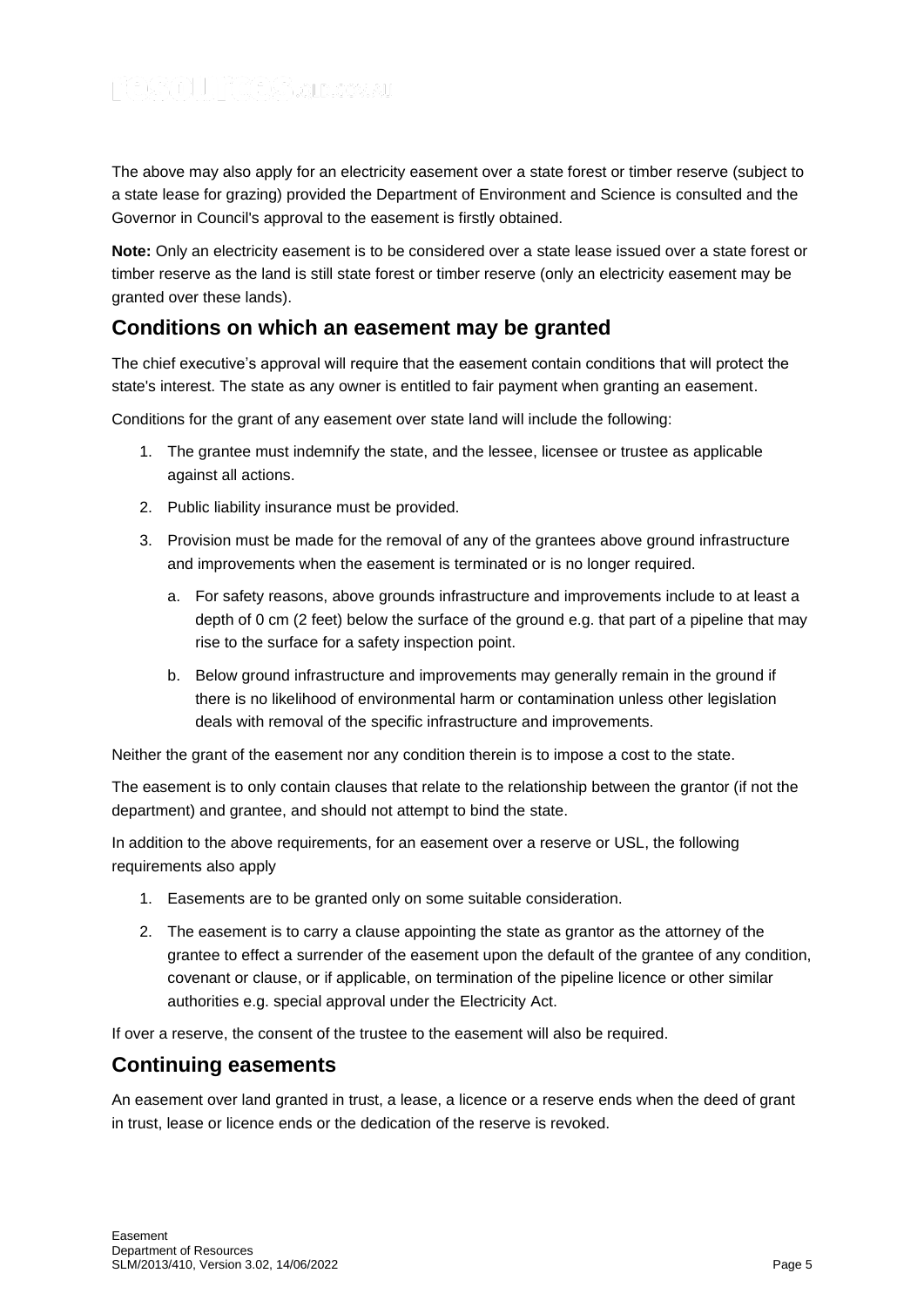However, with the Minister's written approval, a public utility easement may only continue over unallocated state land when the deed of grant in trust, lease or licence ends or the dedication of the reserve is revoked.

A public utility easement may continue with the Minister's approval but a condition of the approval may include that the terms and conditions of the easement are to be amended to include the department's requirements to ensure the objects of this policy are satisfied. With the Minister's written approval, a public utility easement that burdens a state lease over a reserve may continue over the reserve when the state lease ends.

# **Legislation**

*Electricity Act 1994 Land Act 1994 Petroleum and Gas (Production and Safety) Act 2004 Water Act 2000*

# **Related documents**

Guideline – [Dealings \(including compensation\) with easements \(SLM/2013/419 = PUX/952/072\)](https://www.resources.qld.gov.au/?a=109113:policy_registry/dealings-compensation-easements.pdf&ver=7.00)

Guideline – [Roads under the Land Act 1994 \(SLM/2013/725 = PUX/952/122\)](https://www.resources.qld.gov.au/?a=109113:policy_registry/roads-under-land-act.pdf&ver=5.00)

Land Title Practice Manual

# **Human Rights**

The department is committed to respecting, protecting and promoting human rights. Under the *Human Rights Act 2019*, the department has an obligation to act and make decisions in a way that is compatible with human rights and, when making a decision, to give proper consideration to human rights. To the extent an act or decision under this document may engage human rights under the *Human Rights Act 2019*, regard will be had to that Act in undertaking the act or making the decision.

# **Approval**

| <b>Position</b>           | <b>Name</b>   | <b>Effective Date</b> |
|---------------------------|---------------|-----------------------|
| A/Director, Land Services | Roslyn Hooper | 26 Aug 2019           |

# **Version history**

| Version | <b>Date</b> | <b>Comments</b>                                                                                                                      |
|---------|-------------|--------------------------------------------------------------------------------------------------------------------------------------|
|         | 28/05/1999  | Endorsed                                                                                                                             |
| 1.1     | 01/07/2005  | Conversion Project - New WORD/XML template                                                                                           |
|         | 13/12/2007  | Updated to reflect Land Act amendments. Endorsed by Scott<br>Spencer, Director-General, Department of Natural Resources and<br>Water |